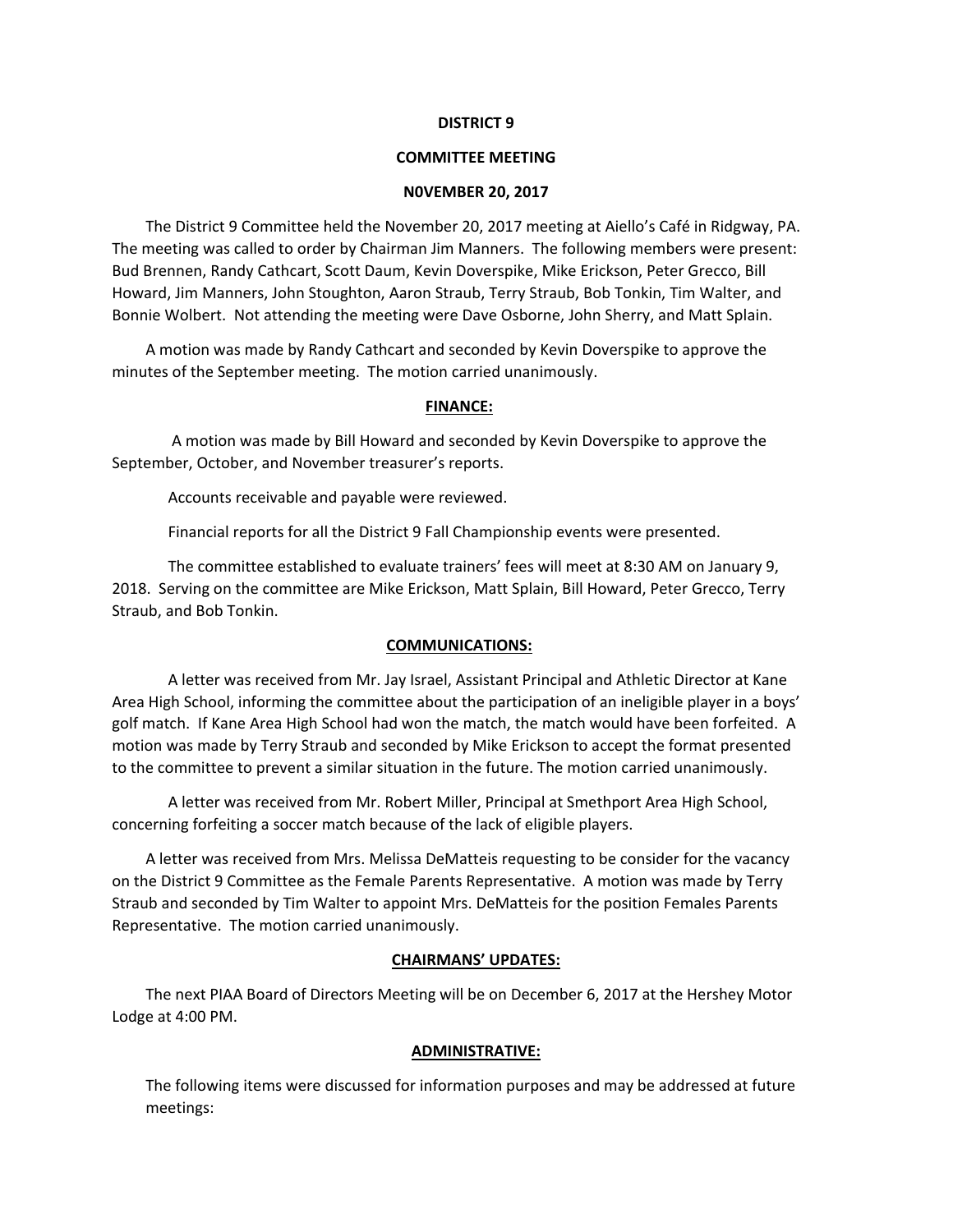The sale and distribution of programs at championship events.

The method of selecting chain crews for District 9 football playoff games and the value of evaluating officials at district championship events.

An update was given about a fan who fell in the bleachers at a district football game.

Two situations were discussed concerning the final minutes of two District 9 football games:

One situation dealt with the officials ending the game prior of the fourth quarter ending.

The second dealt with a player and coach being ejected in the last seconds of a contest.

An incident was reported to the PIAA concerning the actions of a player and coach at a first round PIAA soccer contest.

A concern was voiced about some cheers from a student section at a district volleyball match. Game management should deal with any unsportsmanlike conduct.

# **TRANSFER REQUESTS:**

A list of approved transfers has been sent to principals by Chairman Manners.

## **FOREIGN EXCHANGE REQUESTS:**

A list of approved foreign exchange students has been sent to principals by Chairman Manners.

## **HEARINGS:**

None

## **LEGAL MATTERS:**

There is no updated information concerning an EEOC complaint by a District 9 official.

## **POLICY MANUAL:**

An updated copy of the District 9 Policy Manual will be provided to committee members at the January committee meeting.

## **C0OPERATIVE SPORTS AGREEMENTS:**

A motion was made by Bill Howard and seconded by Tim Walter to approve a cooperative sports agreement between Coudersport Area High School and Austin Area High School in softball. The motion carried unanimously.

A motion was made by Randy Cathcart and seconded by Scott Daum to approve a cooperative sports agreement between Karns City High School and Moniteau High School in boys and girls soccer pending the proper paperwork. The motion carried unanimously.

## **ADMINISTRATIVE COMMITTEES:**

There are two individuals running for the position of the District 9 Male Officials Representative. Dave Blair and Bud Brennen